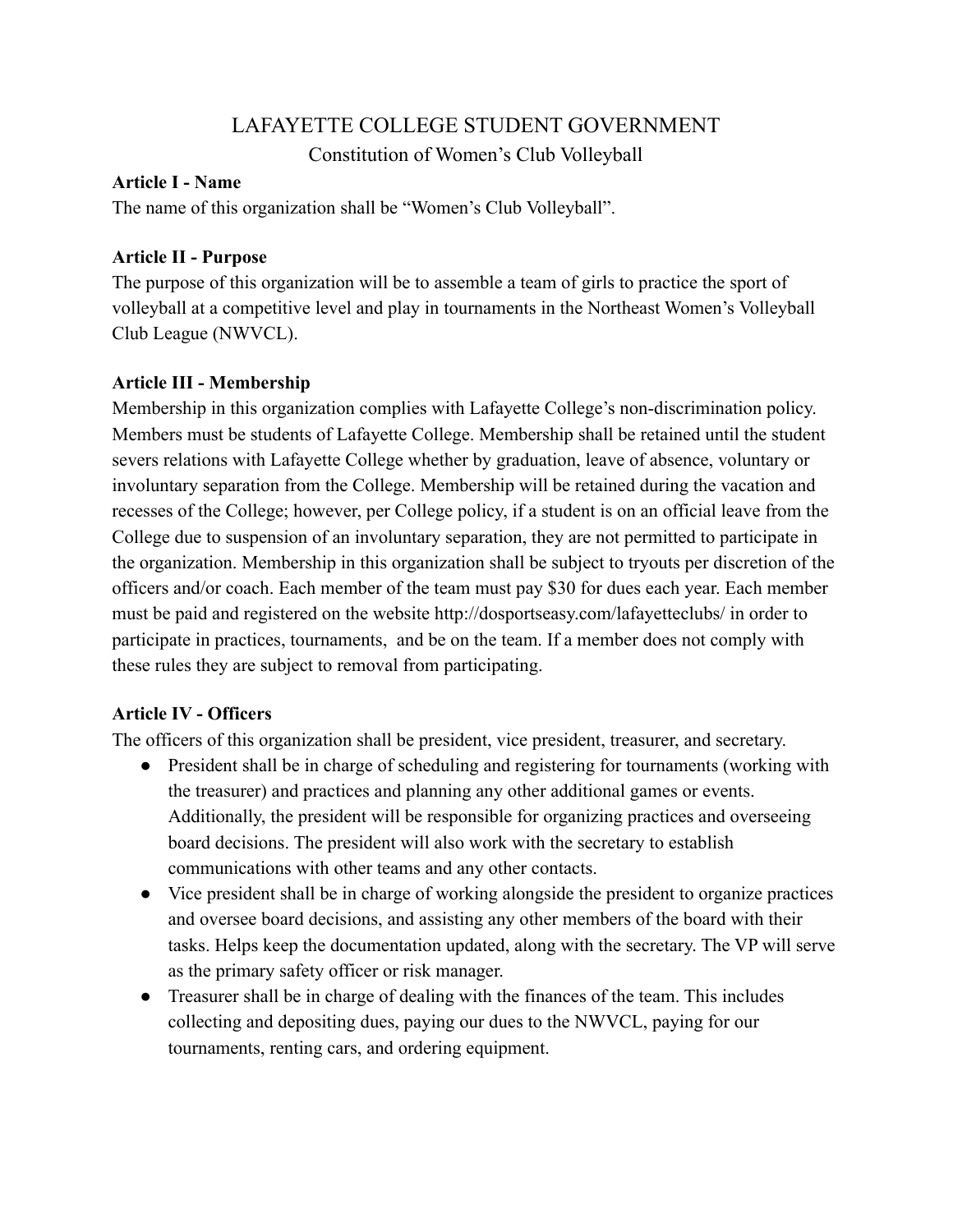• Secretary shall be in charge of sending out practice reminders to the team, taking attendance at meetings, making sure we keep track of our inventory/equipment, scheduling the logistics of away tournaments and possible accommodations.

All officers shall be registered undergraduates in Lafayette College who are in good academic standing. All officers must frequently and efficiently communicate with each other in planning for the club's meetings and events. The coach and team captains are not members of the executive board. An officer is eligible for impeachment if they violate the Women's Club Volleyball constitution or the Lafayette College Student Handbook, or consistently fail to carry out their duties as officer. After consultation with the director of club sports via the non impeached executive board members, an anonymous team vote will take place to determine whether the individual is impeached.

### **Article V - Elections**

Officers shall be elected annually by the members of the group. Elections shall be held during the month of April to ensure the positions are finalized for the upcoming academic year. The term of office shall start the first week of May and positions will be held for one year. Members may be re-elected. Officers shall be nominated and elected by a majority vote of the organization. Everyone on the team is involved in the voting process. Additional elections will take place if a position is opened up due to an officer going abroad or other circumstances in which they can no longer hold the position, or no longer wish to.

## **Article VI - Meetings**

This organization shall meet approximately twice a week and will conduct practice for an hour and thirty minutes to two hours long. Practice times will be communicated to all members at the beginning of each semester. The team will participate in at least two tournaments per semester within our league. Tournaments will be held at the discretion of the team, on Saturdays or Sundays, typically at the closest location available for our convenience. Two rental cars driven by approved drivers will be the method of transportation. Scrimmages can also be scheduled with nearby schools for extra practice and experience.

### **Article VII - Procedure**

Practices will typically begin with a brief warm up run, stretching, conditioning, and practice of basic skills. Drills (serve-receive, serving, hitting, defense) may be worked on and the practice will often conclude with a scrimmage. Tournaments will consist of several periods of game play, refereeing other teams' matches, and breaks. For each tournament the players will each be given a jersey that is to be returned at the end of the tournament and washed by the secretary of the team. If any member is to lose their jersey they are liable for paying the cost of replacing it.

### **Article VIII - Amendments**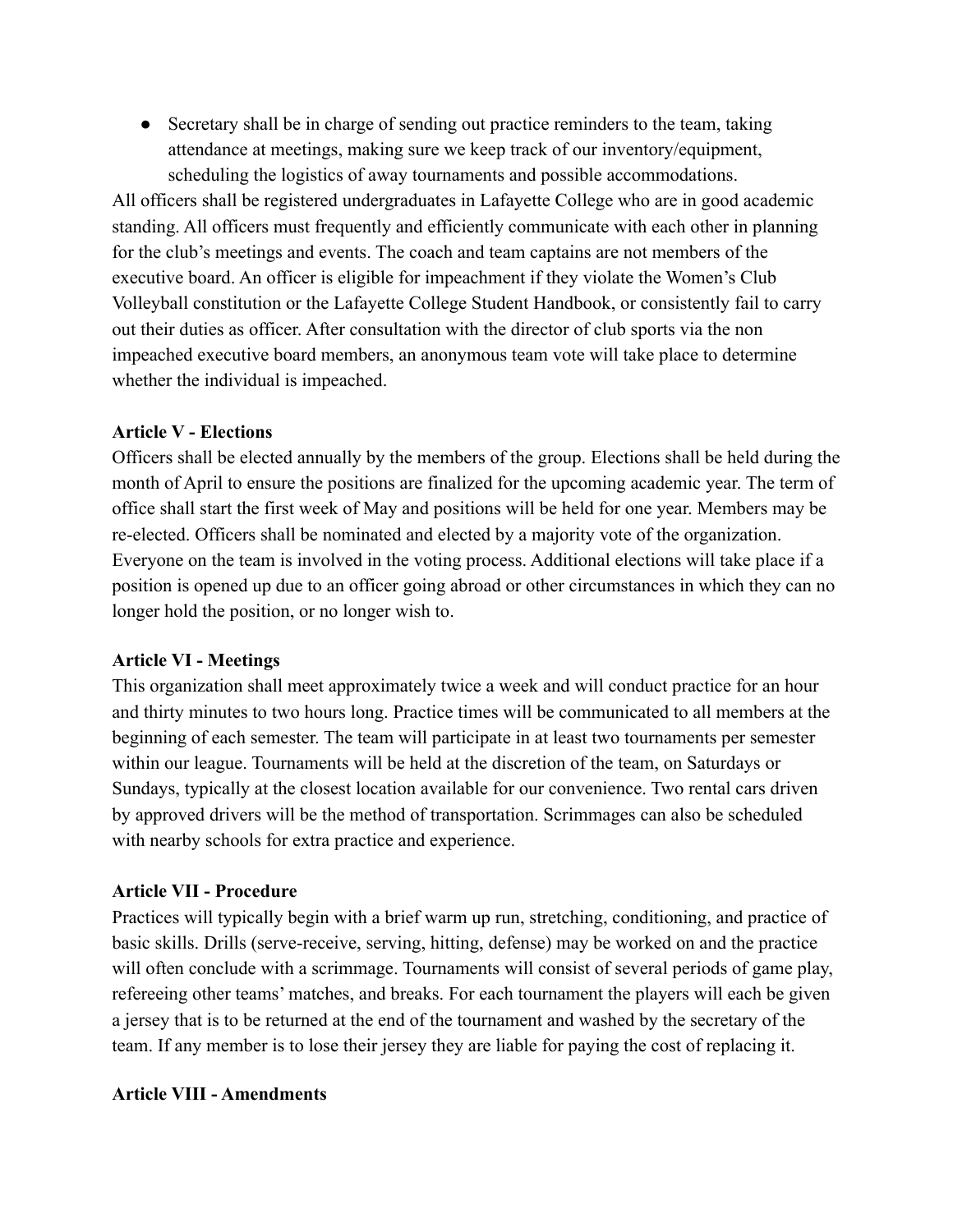The Constitution may be amended by a 2/3 vote of the organization. The constitution is to be reviewed by the executive board each semester and they are to make adjustments as necessary. Any two members of the group may propose an amendment. Proposals shall be filed in writing with the Secretary prior to the meeting so that the group may debate the proposal.

#### **Article IX - Risk Management**

#### **Section I: Injuries**

Our club is considered to be Risk Level II, therefore, our team must have two officers trained in CPR and First-Aid. The team is to support any member that suffers from an injury during practice or tournaments, however, the club does not assume responsibilities for members' personal injuries. Any injuries must be reported to those in charge of club sports via an incident report. Risk mitigation can never prevent all accidents. Athletes must be fully informed about the risks associated with volleyball and participate at their own discretion.

#### **Section II: Finances**

The budget is to be the responsibility of the executive board, with the treasurer regularly monitoring the team's account. We will pay our league membership dues each year in a timely fashion. We will use our budget to register for at least two tournaments in the NWVCL each semester. Additionally, the money in our budget can be used for purchasing equipment or apparel that will belong to the team.

#### **Section III: Hazing**

Our team will not tolerate hazing in any manner. If a situation arises in which an act of hazing has occurred within our team, it is the responsibility of the officers to mediate the situation and get the club sports directors involved in order to handle the situation. If the executive board is involved in an act of hazing, it is the responsibility of the other team members to report the incident to the club sports directors. Any member involved in an act of hazing is subject to removal from the team. Any officer involved in an act of hazing is subject to impeachment of their position and removal from the team.

Lafayette College requires that no student participate in and that no student organization allow any of its prospective members, new members, members, or others to participate in any ceremony or practice that involves mental or physical exhaustion or abuse, or in any way interferes with the students' mental or physical ability to perform their work at Lafayette College. These rites must not reflect unfavorably upon either the group or the College or be of a dangerous, rude, or demeaning nature. Hazing, whether it occurs on or off campus, is prohibited and will be subject to sanctioning through the conduct process. Hazing is intentionally, knowingly or recklessly, for the purpose of initiating, admitting or affiliating a student into or with an organization, or for the purpose of continuing or enhancing a student's membership or status in an organization, causing, coercing or forcing a student to do any of the following: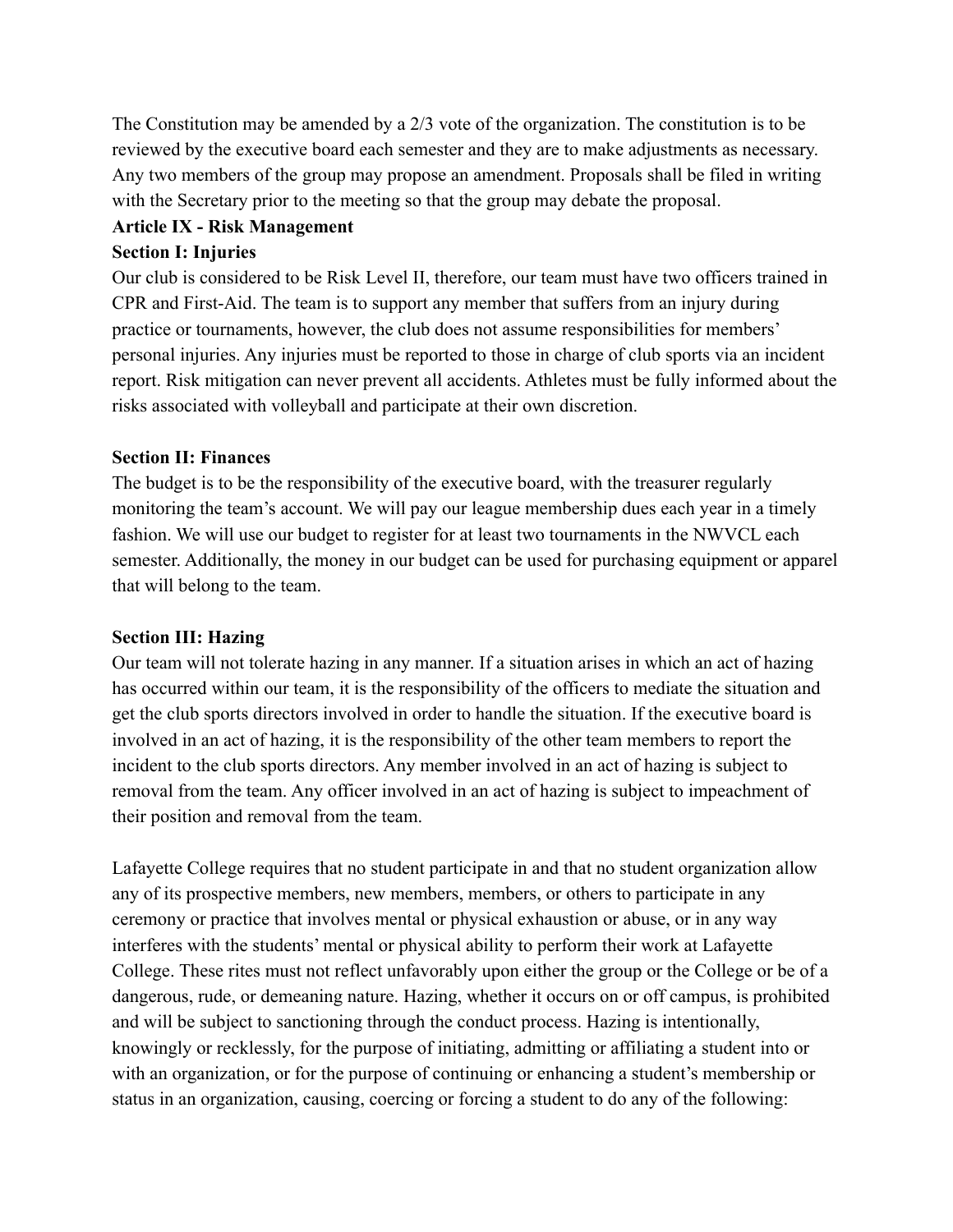- Violate Federal or State criminal law.
- Consume any food, liquid, alcoholic liquid, drug or other substance which subjects the student to a risk of emotional or physical harm.
- Endure brutality of a physical nature, including whipping, beating, branding, calisthenics or exposure to the elements.
- Endure brutality of a mental nature, including activity adversely affecting the mental health or dignity of the individual, sleep deprivation, exclusion from social contact or conduct that could result in extreme embarrassment.
- Endure brutality of a sexual nature.
- Endure any other activity that creates a reasonable likelihood of bodily injury to the minor or student.
- Depriving individuals of regular meals and the opportunity for adequate personal hygiene.
- Endure individual interrogations.
- Endure the throwing or pouring of substances on anyone.
- Endure any activity that interferes with students' attending class or studying.
- Endure harassment or disruption of other residences or groups; any form of restriction of a person's freedom of movement; nudity as part of an initiation activity.

### **Article X - Title IX Regulations**

As an organization of Lafayette College, the Women's Club Volleyball does not discriminate on the basis of race, color, national or ethnic origin, disability, religion, age, military or veteran status, sex, sexual orientation, gender identity or expression, marital or familial status, pregnancy, genetic information, or any other characteristic protected by law in its educational programs and activities, admissions, or employment as required by Title IX of the Educational Amendments of 1972 (which requires that the College not discriminate on the basis of sex); the Americans with Disabilities Act of 1990 and Section 504 of the Rehabilitation Act of 1973 (which requires that the College not discriminate on the basis of disability); Title VI of the Civil Rights Act of 1964 (which requires that the College not discriminate on the basis of race, color, or national origin); and Title VII of the Civil Rights Act of 1964 (which requires that the College not discriminate in employment on the basis of race, color, religion, sex, or national origin); and other applicable laws and College policies.

An individual may make a report to the Title IX Coordinator, an Official with Authority, a Mandated Reporter, and/or to law enforcement (the Department of Public Safety or Easton Police Department). An individual may pursue some or all of these options at the same time